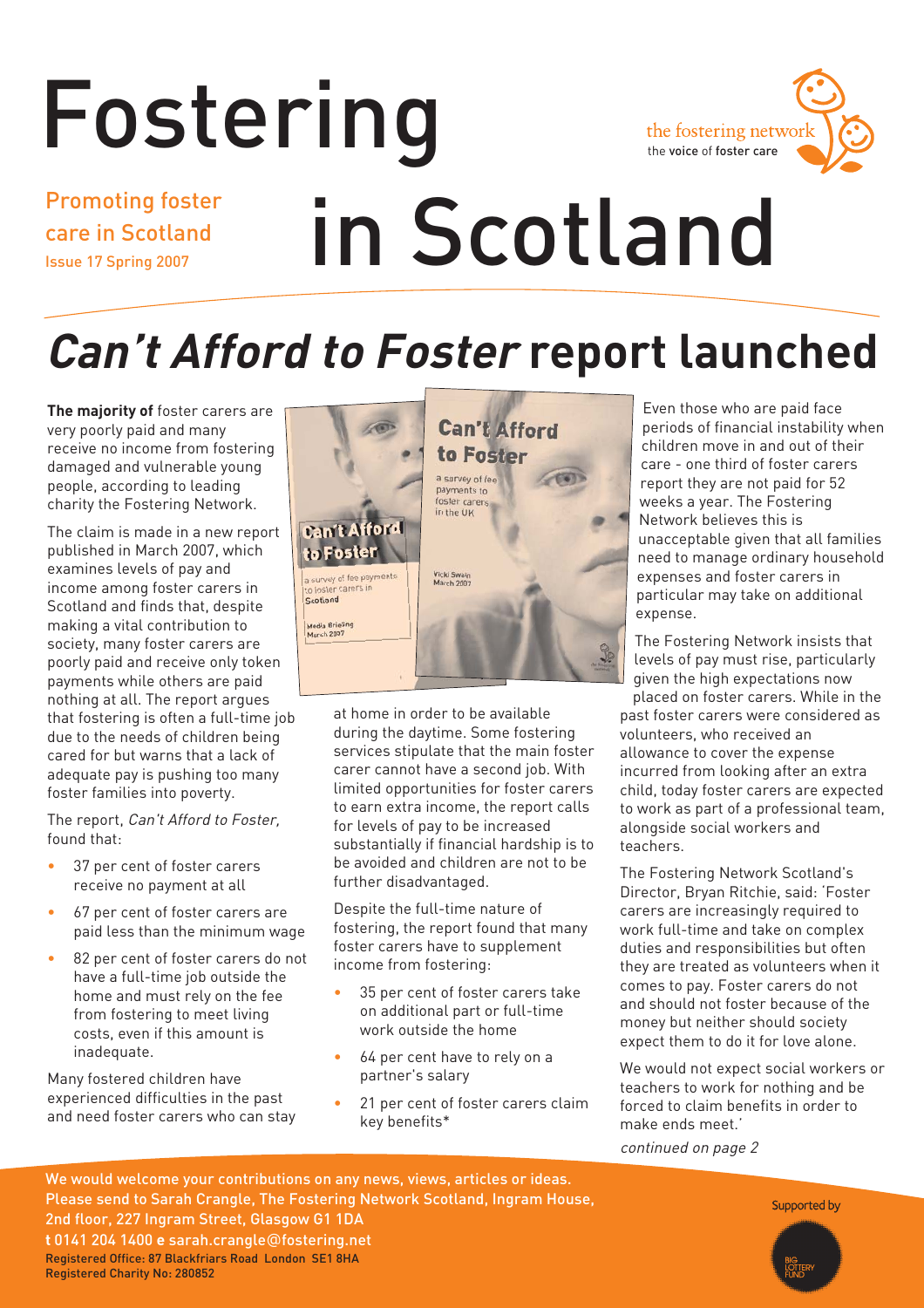# **Contact us at:**

The Fostering Network Scotland Ingram House, 2nd floor 227 Ingram Street Glasgow G1 1DA

**t** 0141 204 1400 **f** 0141 204 6588 **e** scotland@fostering.net

#### **www.fostering.net**

**Director** Bryan Ritchie

**Office Manager** Linda Curran

**Administrative Assistant**  Deborah Cook

**Advice, Information & Mediation**  Sandra Moody

**Training Manager** Sue Robertson

**Training Administrator**  Joy Crawford

**Young Peoples project** Alison Boswell

**Fostering Links project** Sarah Crangle

#### continues

The report, launched as part of a wider campaign, calls on the government to address inadequacies in pay by introducing fees to reflect the requirements of individual fostering placements. This would mean paying foster carers on the basis of their time commitment, level of skills, training and the number of children placed with them. In addition, the report makes the case for foster carers to be paid a fee for 52 weeks of the year to provide the opportunity for a break between placements.

There is currently a shortage of 1,700 foster carers in Scotland and the report stresses that if levels of pay fail to increase, additional numbers will not be recruited and many existing foster carers will feel they can't afford to continue.

\*Benefits such as: Jobseeker's Allowance, Incapacity Benefit and Severe Disablement Allowance, Disability Living Allowance, Income Support and National Insurance Credits. This figure does not include universal benefits such as Child Benefit

# **The Fostering Network in Stornoway**

**Sue Robertson and Sarah Crangle** recently ventured westwards to Stornoway to meet up with foster carers and the Children and Families Team in Comhairle nan Eilean Siar, (the Western Isles Council).

The two day trip in February was a fantastic opportunity for the Fostering Network to share recent developments in fostering from across Scotland. This included feedback from the recent consultation on the National Fostering and Kinship Care Strategy. Also, presenting a workshop on Safer Caring and viewing of the Forgotten Voices DVD's to a range of foster carers from across Lewis and Harris, aswell as Child and Families team leader, Jack Libby, all of whom brought their own range of experiences of foster care.

18 miles off the north-west coast of Scotland, this unspoilt chain of islands, including Lewis, Harris, Benbecula, Barra and Vatersay form the Outer Hebrides. With a landscape which is rugged, remote, and stunningly unique, the islands are a three-hour ferry ride from the mainland at Ullapool, landing at the main town of Stornoway, on the Isle of Lewis.

In spite of geography, many of the issues in foster care remain the same, whether on the mainland or the islands, and it's important that foster carers are provided with opportunities to be kept aware of developments in foster care, as well as offered the opportunity to support each other.

## **Training from the Fostering Network**

The Fostering Network has organised further dates for our popular open courses up until November 2007.

In August, we will be running a new course for 2007 – **Sons and daughters of foster carers** – aimed at young people, and providing them with the opportunity to share experiences of being part of a family who fosters; identify the issues which most concern them; clarify what kind of support is helpful and what is unhelpful and develop a number of recommendations to discuss with foster carers and fostering services staff.

To book a place or for further information on any of these open courses or any other training offered by the Fostering Network, contact Joy Crawford **t** 0141 204 1400, or visit our website **www.fostering.net**

#### **Open course program June – November 2007**

**Sons and daughters of foster carers**

#### **New course\*\***

1-day course 8 August 2007 **Stirling** 

#### **Competency based assessment of foster carers**

1-day course 2 October 2007 Glasgow

**Skills to foster leaders' course** 3-day course 9, 10 & 11 October 2007 Glasgow

#### **Role of the Supervising Social Worker**

2-day course 31 October & 1 November 2007 **Glasgow** 

#### **Men in foster care**

1-day course 2 June 2007, also 24 November 2007 Glasgow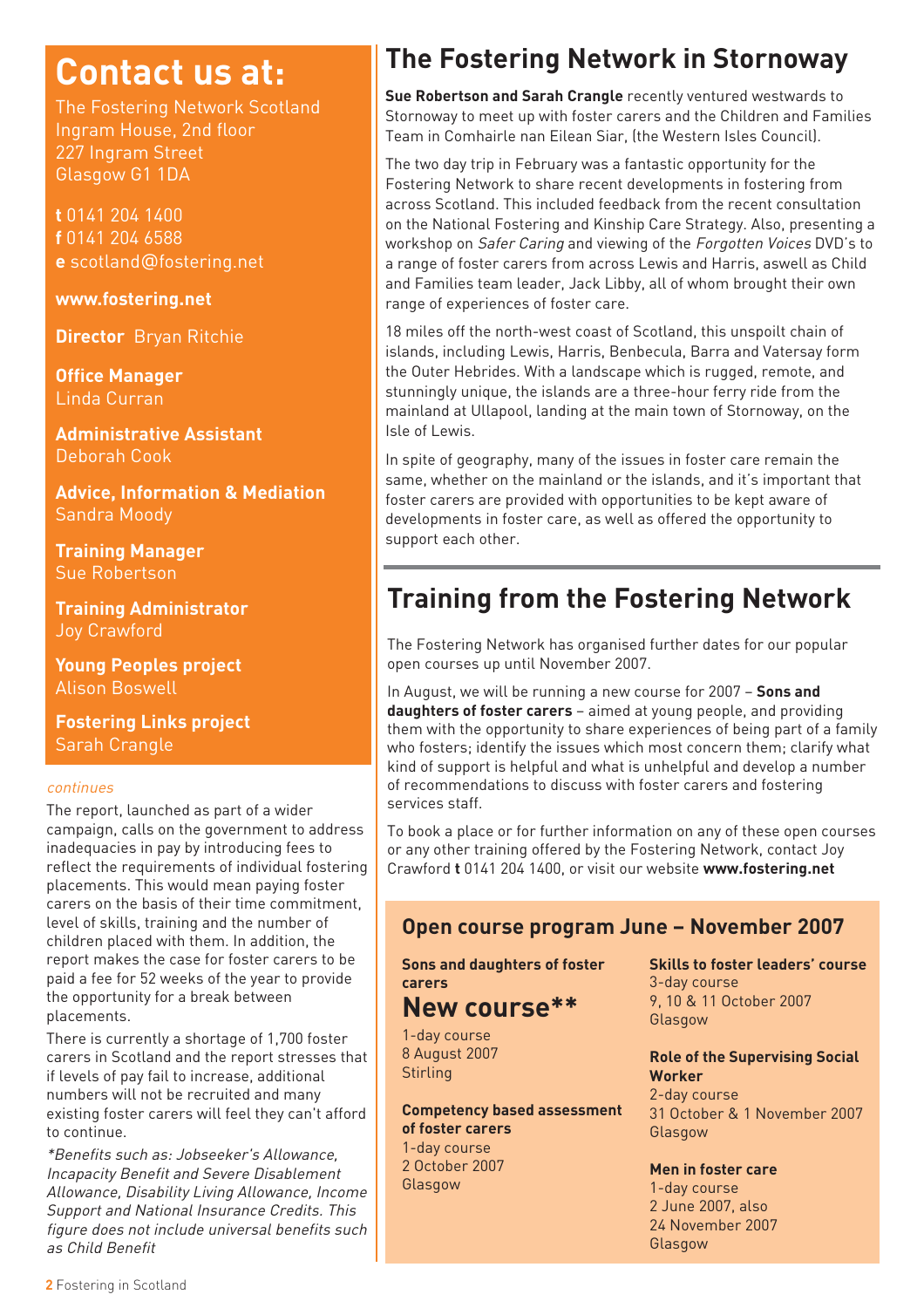# **Dear** Members,

Since the beginning of January, the Fostering Network in Scotland has been exceptionally busy with consultation meetings about the National Fostering and Kinship Care Strategy. We were asked by the Scottish Executive to set up seminars for foster carers, kinship carers, family placement and Children and Families workers. They also asked us to collaborate with the Through Care and After Care forum and with Glasgow's Families for Children to find out the views of young people about foster care. The young people involved included some who were living, or who had lived, in foster care and the sons and daughters of carers.

Sarah and Alison have done a great job in getting all the comments and discussions collated into reports for the Scottish Executive. Now we hope that the Executive will take on many of the issues from those meetings and agree investment to allow more carers to be recruited so that the experiences of children in foster care can be enhanced. For kinship carers the issues were about the task they do with little or no reliable financial or emotional support.

The staff at Ingram House have all done an amazing job in getting all the meetings and feedback coordinated and I would want to say thank you to them for all their time and dedication to making a difference for children in foster care.

We held the second meeting of the new Scottish Advisory Committee recently. We are still finding our feet and confirming our role. There are so many interesting topics to discuss. We are all enthusiastic so the discussion ranges far and wide and can make taking the minutes a nightmare for Linda! The members of the Advisory Committee need to support staff to take key issues forward as well as bringing their views about what are important issues from across Scotland.

The latest policy paper from the Fostering Network called Can't Afford to Foster argues for much improved pay and conditions for carers. Some carers do not feel comfortable with being paid to provide care yet the task carers do is one of the most challenging there is and you never get

away from it apart from the occasional holiday. All the carers I have met recently want to be valued, respected and recompensed for the job they do and the mortgage and the food bills need to be paid too.

The Advisory Committee will look for opportunities to talk about the paper with other interested parties so that the issues remain on the public and the political agendas.

I hope that when the next round of membership and focus groups are confirmed you will put the appropriate dates in your diary. The meetings will be focusing on how to take forward ideas from the consultation meetings and from the paper on payments. I will look forward to meeting many of you over the coming months at these meetings.

The UK Board is re-starting their debate about the best way for the Fostering Network to be governed for the future. A major concern has been the very low number of members who use their vote to elect the Board.

This year I have to retire as I have served six years on the Board. I will be sad to lose the link with the other nations but I hope to continue to have some part in working with the issues for the Fostering Network in Scotland.

It is very important that there is a Scottish perspective in the Board debates so please consider putting your name forward as a Board member when the papers asking for nominations come in August. (I will remind you again nearer the time!) Bryan and I will be happy to meet anyone who is interested to talk a bit more about what being on the UK Board entails.

Not every member of the Fostering Network would want to be on the Board of Management, but you can make sure that you use your vote to have a Scottish voice on the Board to express the needs of Scotland and to share our developments with the rest of the UK.

Ame black

Vice-chair, UK Board Chair, Advisory Committee

### **Makeover for the Fostering Network's website**

#### **Our popular website**

**www.fostering.net** now has a completely new look designed to make it easier for our members to access the services available to them. The members' area of the site is constantly growing and members can now access publications online, as well as lists of key resources, in the **Foster Care Resource Centre.** If you haven't used your login details to explore this part of the site yet, now is the time to do so.

The site is also regularly updated with all the latest news and developments in the fostering world, as well as details of our campaigns and how you can get involved. It is a one-stop shop for everything you need to know about fostering.

We would like to take this opportunity to thank you all for your patience over the past few months, as we have experienced some technical difficulties. Thankfully, this is all behind us now and we hope you will like the new, fresh design and find the information on the site useful. We always welcome member feedback, please email any comments or suggestions regarding the website to web@fostering.net

### **Call for volunteers**

**Once again,** the Fostering Network is calling on foster carers, friends and families to run for funds in September's Great Scottish Run, taking place this year in Glasgow on Sunday 2 September 2007.

On any given day, almost 50,000 children find themselves in need of foster care. The Fostering Network helps children to thrive by campaigning for higher standards, helping to recruit new carers and providing practical help to foster families.

If you fancy taking part in this event, or if you are taking part in an event near you and would like to raise money to support the Fostering Network, contact us at the Glasgow office.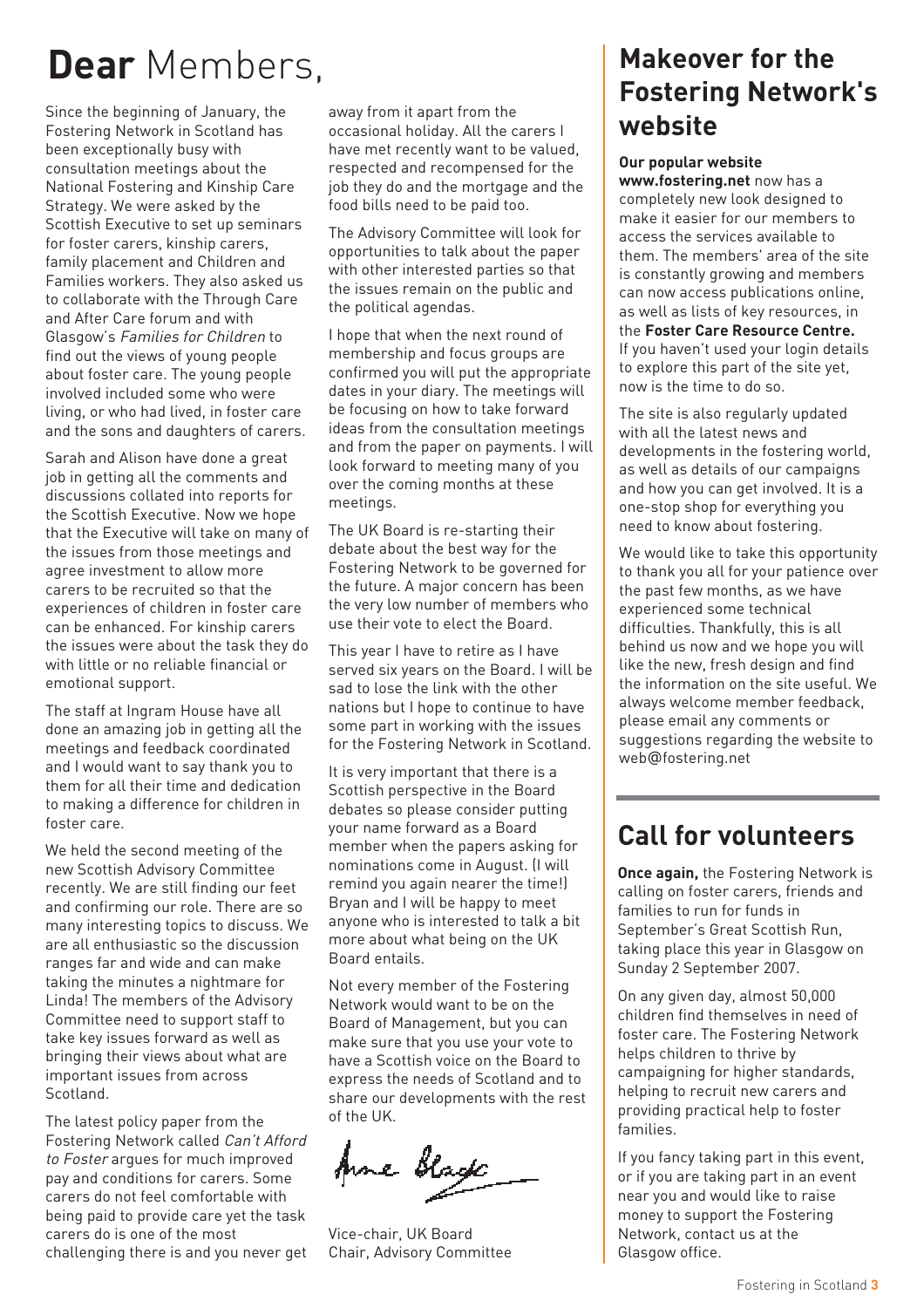

© Getty

**The Fostering Network** is a membership based charity and our overall purpose is:

- To ensure that the voices and concerns of our members the majority of whom are foster carers are heard,
- To bring together foster carers and others who work in partnership to secure improvements in foster care and
- To support and provide resources for our members.

In Scotland, our main contacts day-today are with carers and agencies through our Advice, Mediation and Information worker, Sandra Moody. Sandra provides carers facing difficult issues, particularly allegations, with a sounding board and then an advice and support service when necessary. She cannot direct agencies about how they should operate, but tries to encourage them to deal with allegations in a sensitive and consistent way. Agencies approach Sandra for a range of information sometimes to check out whether there are guidelines in place about difficult topics or on a point of law.

Unlike the rest of the UK, this service is provided free in Scotland, and is outwith membership of the Fostering Network. In September 2006, staff from Ingram House, carers and young people ran the Glasgow 10K to raise funds to support the costs of this service, and we are continuing to look for ways of gaining funding for this work with foster carers.

In terms of securing improvements in foster care the Fostering Network works with central government and local councils to try to ensure that fees and allowance are fair and consistent. The Director in Scotland, Bryan Ritchie, leads these discussions

# The voice of foster care **- our responsibilities and ou**

### Anne Black

Some conversations with several carers over the past few think how far our many members understand the role an Fostering Network.

and is regularly approached by the Scottish Executive and others for the views of carers and of the organisations with whom we work. We publish papers highlighting the need for carers to be properly recompensed for the work that they do, but setting the level of allowances remains the responsibility of each agency and Council.

The Fostering Network takes every opportunity to stress to the media the very challenging tasks that foster carers do and to argue that they need to be valued and respected as well as paid for that work. In terms of allowances the Fostering Network each year calculates the weekly amount that we believe carers need to look after a child. This is sent to all fostering providers, but again the agencies and Councils decide what level of allowances they pay. Some do use the Fostering Network calculations, a few pay more and some pay less.

Through our Fostering Links project which is funded by the Big Lottery Fund and due to end in December 2007, Sarah Crangle brings together, through the focus group structure, carers and others who are partners in foster care and again we listen to the issues and share the good practice from many agencies. We use the information we get about the good things some agencies and Councils do as well as talking about poor practice that does exist to alert the Scottish Executive and the Association of Directors of Social Work to problems and good practice. Other benefits of the Fostering Links project include free membership meetings, media training and the quarterly Fostering in Scotland newsletter.

Some of the benefits of membership of the Fostering Network are the regular national Foster Care

magazine, Signposts about current topics and legal insurance in the event of allegations or other claims.

Recently some carers told us that they were unhappy with the solicitors the insurance company was using. This was discussed with the Membership Officer in London and on the advice of some Scottish carers other solicitors were approached and they are now offering their services to Fostering Network members through the legal insurance scheme.

The Fostering Network provides training courses throughout the year across Scotland, sometimes to carers and workers from a local area, sometimes they are courses that are accessible to anyone across Scotland. Our Training Manager Sue Robertson is happy to talk to agencies about the particular needs of their carers and workers and to create a course to meet those needs.

The scope of our work would not be complete without mention of the Young Person's project. This project is currently part-funded by Children in Need and is due to end in October 2007. Alison Boswell plans and manages meetings across Scotland for young people who are looked-after and for the sons and daughters of foster carers. Alison takes every opportunity to ensure that politicians, social work students and social workers hear directly from young people about their issues, their skills and their concerns.

The office at Ingram House would not run smoothly without the skills and hard work of Linda Curran, Deborah Cook and Joy Crawford who manage all the administrative work to enable the other staff to go out and meet carers and agencies.

I hope that this lets you see what some of our activities have been.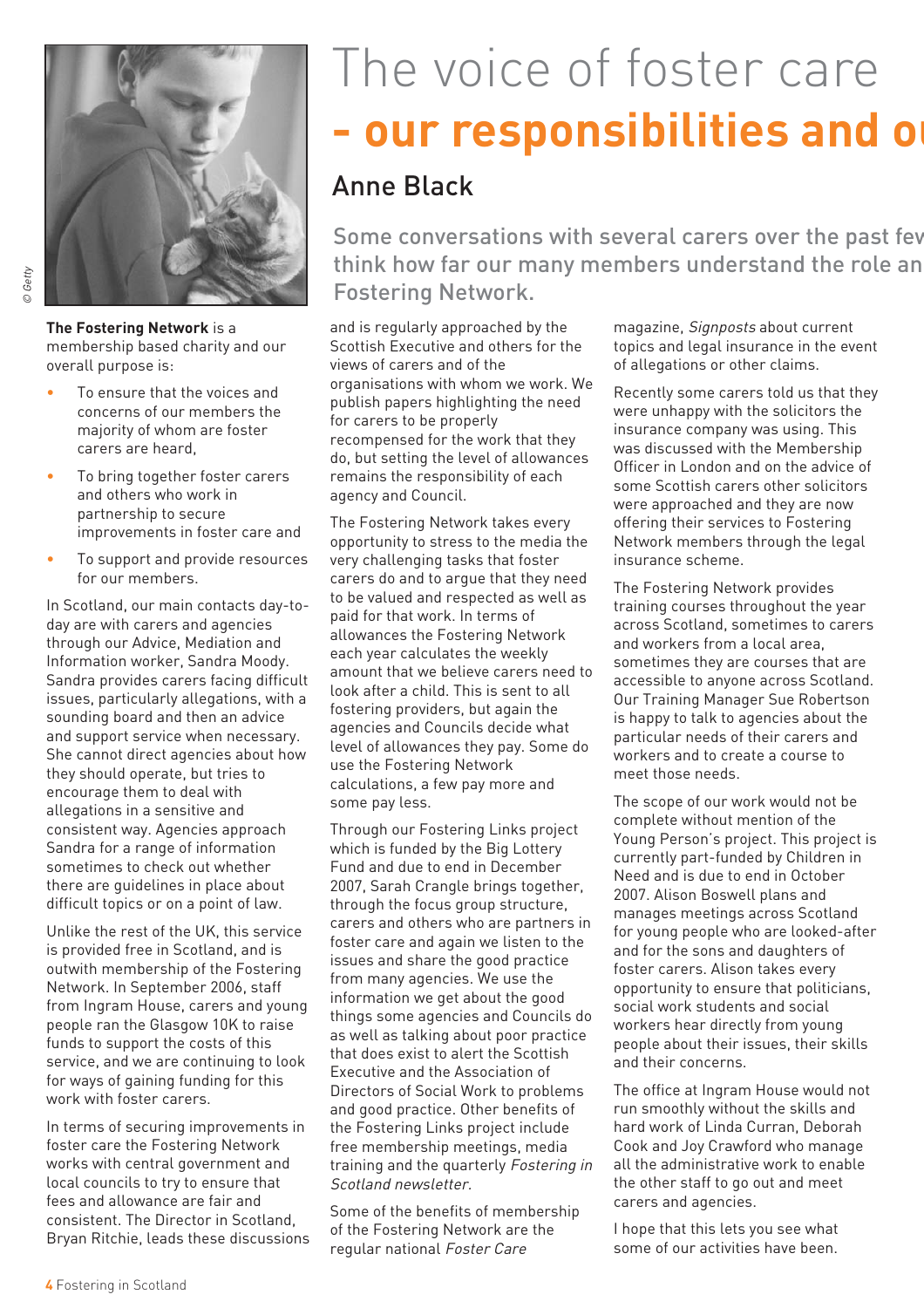# **ur limitations!**

#### w months have made me d purpose of the

We do not make the decisions about fees and allowances nor can we tell agencies how they should provide support to carers. We try to let them know about what works well and what we assess to be the correct levels of allowances to cover the costs of looking after children.

We are a charity, and are continually looking for ways to ensure that our work can continue to benefit children and young people in foster care. Volunteers took part in the Great Scottish Run in 2006, and we are hoping more will come forward for the 2007 event in September.

We want to hear your views about what else you think the Fostering Network should be doing in Scotland so that we can say that we are the voice of foster care.



<sup>©</sup> Andy Rumball/ The Fostering Network

## **Foster Care Fortnight 2007, 14 to 27 May**

#### Faces of foster care

**This year the Fostering Network** has sought out the faces of foster care for a photographic exhibition during Foster Care Fortnight.

Fostering service members of the Fostering Network can download a Toolkit and Press Pack to help make the most of the recruitment opportunities offered by Foster Care Fortnight from the member's area of **www.fostering.net**

Foster Care Fortnight is an annual campaign which raises the profile of fostering and highlights the need for more foster carers, co-ordinated by the Fostering Network.

Each year Foster Care Fortnight helps raise awareness of fostering, and in particular encourages people to consider becoming foster carers. During the two weeks fostering services around the UK hold events and promote their need for more foster carers in their communities and through their local media.

For more information contact Helen Clarke, recruitment campaign co-ordinator on **t** 020 7620 6407 or **e** helen.clarke@fostering.net

#### **Event for young people**

Working with Glasgow's Families for Children and the Big Step, the Young People's project is organising a creative workshop for young people on Tuesday 15 May.

# **Publications update**

**The Fostering Network's 2007 Publications and Resources Catalogue** is now available. These new resources include exciting

additions to our range of materials. We have completely

revised, updated and redesigned our introductory leaflets.

The new Gateways to Fostering series boasts a modern, fresh design and clear, accessible information, informing readers of both the



challenges and rewards that fostering offers.

In conjunction with the faces of foster care exhibition taking place in Foster Care Fortnight, we have also produced the Faces of Foster Care DVD featuring inspirational and informative interviews with carers. Perfect for recruitment events, or to open pre-approval training.

Building on our work with care-experienced young people, the Fostering Network has developed Living in Foster Care; guides to living in foster care for children and young people. They answer common questions in clear, straightforward terms, and are professionally

illustrated throughout. Sample copies are available to view on the members only area of our website, and the leaflets can be purchased in packs of ten from Central Books on 0845 458 9910.

For more information about these recruitment tools, or to order a copy of the Publications and Resources Catalogue, visit the website, email us at publications@fostering.net, or call the publications department on 020 7620 6445.

#### **Contact with families and friends**

The Fostering Network is working on a new publication for foster carers about Contact.

It will be an easy-to-read guide to best practice and it is very important to us that we ground the publication in the experience and advice of foster carers themselves.

To gather your experiences of supporting children and young people's contact, a questionnaire is available to download from our website www.fostering.net/ resources/ documents/contact\_questio nnaire.doc. This can be filled in electronically, or you can post a copy to Jacky Slade, Regional Consultant (South West), The Fostering Network, PO Box 1229, Cheddar, BS27 3DW.

If you don't have access to the website, but would like to contribute, contact us at the Glasgow office **t** 0141 204 1400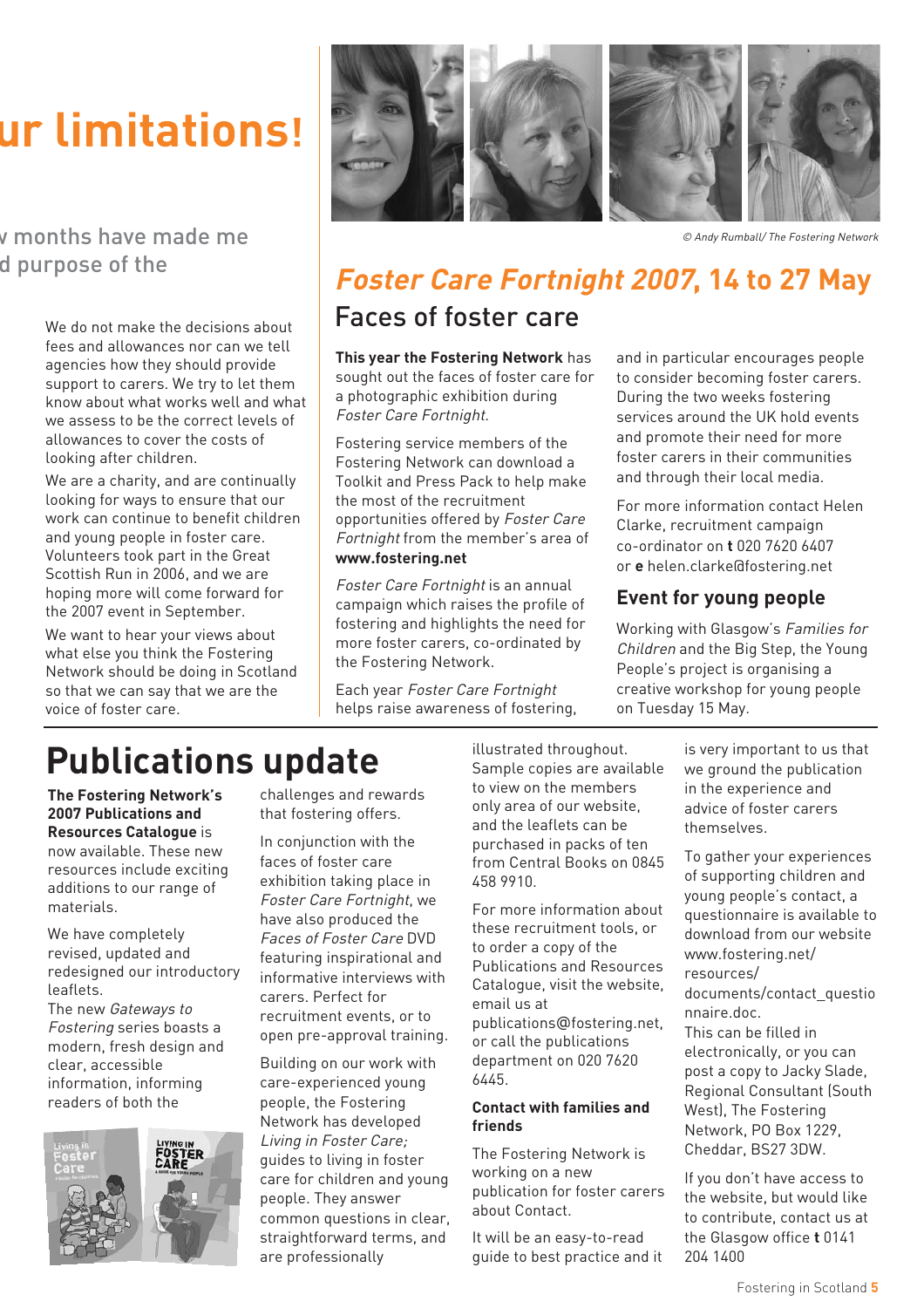# **Young people attend media training**

#### **Christine Tait**

**On the 22nd of March,** three young people; Dawn, Jemma and I, along with Alison Boswell attended media training. Joining us were a group of foster carers who were actively campaigning for change, and some had experience of talking to journalists previously. The training aimed to give us some experience of communicating to the media effectively, and to make us comfortable whilst doing so. Dawn and I had some experience as we had presented the Forgotten Voices films at their launch a year previously, although the relevant training for Forgotten Voices was much more focussed on live speaking and being behind a camera conducting interviews, rather than on the other side.

Our trainers were Bryan Christie – a former journalist with The Scotsman and Anne Brown, a producer with BBC radio. We worked through a variety of issues and detailed the positive and negative aspects of talking to various forms of media. As both trainers were intimately involved in radio and press, we gained an interesting insight into how the media works, and the best ways to interact with it in its various forms. For me, the most interesting feature of this was the debate and anecdotes that arose, especially from the other foster carers who gave us new angles on issues which we had been working with in the Young People's project.

After lunch, we prepared for two interview sessions; one radio and one press. Despite being very familiar with the issues we were asked to discuss, talking to a stranger who recorded everything that was said was slightly unnerving – especially in the case of radio where a giant microphone was thrust between you and the interviewer. However, practice and encouragement made the interview easier, and playing back the interviews picked up any points which needed to be improved upon. Personally, I found this part of the day the most useful as public speaking generally terrifies me!

All agreed that the training helped our confidence in dealing with the media. I would like to extend many thanks to our trainers Bryan and Anne, who have made it easier to advocate on behalf of the Young Peoples' project in the future.

'I feel we all done really well, making our points clear, showing little nerves. Anne said that she would gladly work with myself and the other two members of the Young People's project, as we came across very confident in our interviews and provided some really good real life experiences that make for good interviews.

Overall the day went well and I feel we all gained something from it, and all went away feeling confident at the end.' Dawn.



# **Forgotten Voices DVD's**

These two films are written and produced by young people involved with the project and are based on their real-life experiences. Featuring actors and aimed at social workers and trainers, the films contain hardhitting messages about the impact fostering has on the lives of young people involved in foster care, and the support they require now and in the future. One film highlights the needs and issues for young people in foster care and the other highlights the needs and issues of the sons and daughters of foster carers.

Available on DVD, each film costs £25 incl. p&p. These DVD's are a great resource for recruitment and training.

For further information and to purchase the films please contact Alison Boswell, Young People's project worker **e** alison.boswell@fostering.net **t** 0141 204 1400

# **Meeting with Robert Brown, MSP**

Dawn and Christine from the Young People's project met with Robert Brown, Deputy Minister for Education and Young People at the Scottish Parliament to discuss foster care.

The issues which Dawn and Christine discussed with the Minister included:

- The practice of children and
- young people in foster care having to move placements with their belongings in bin bags as
- they have not been provided with proper luggage.
	- The impact on young people's

social relationships as they are denied overnight visits due to lengthy checks and how this practice is embarrassing for young people.

Sons and daughters of foster carers. It was positive that the sons and daughters were included in the strategy.

This was a positive meeting with Mr Brown and the Young People's project is looking forward to the forthcoming strategy.

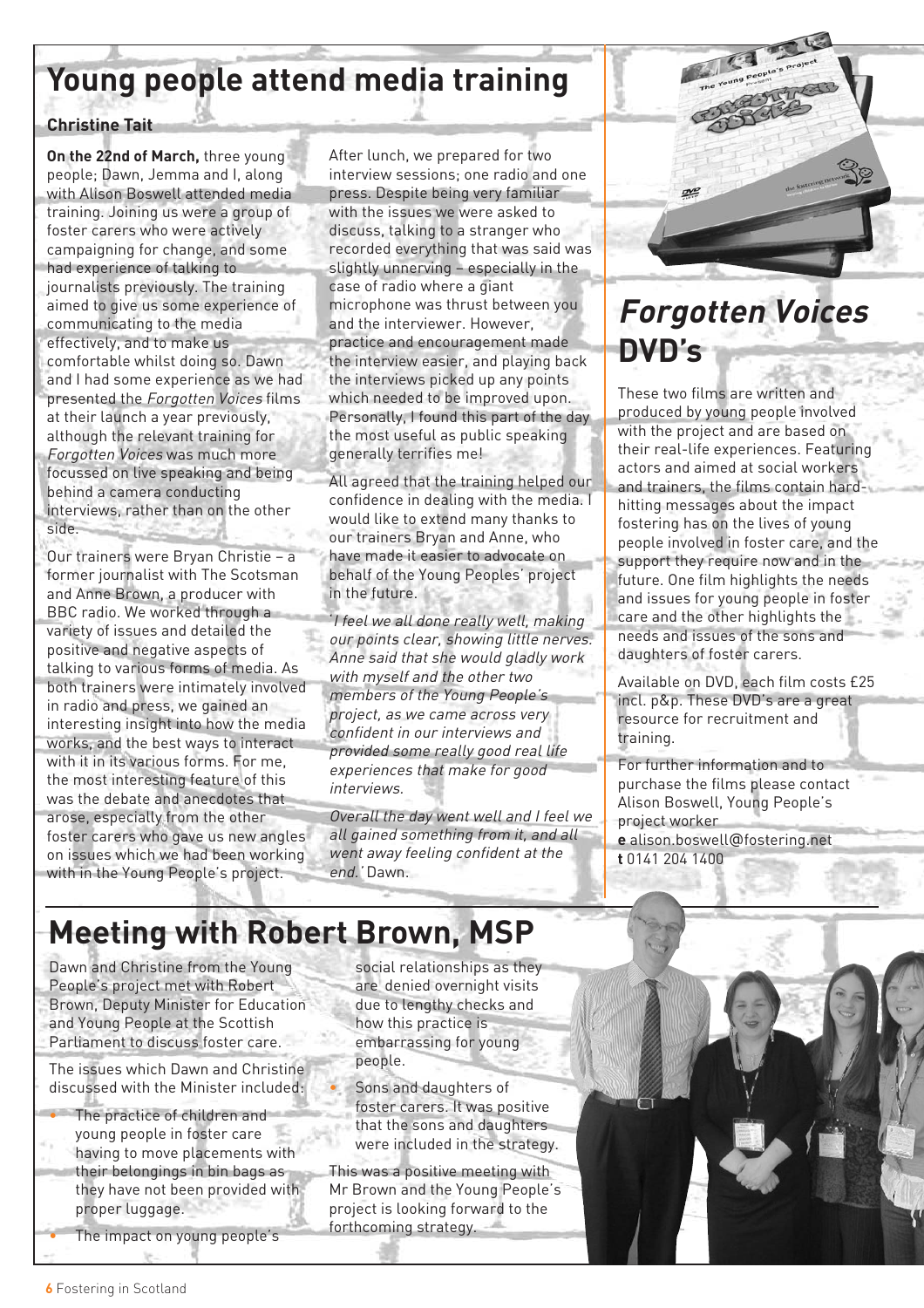# **Creative workshop for young people**

To celebrate Foster Care Fortnight 2007 the Young People's project, the Big Step and Glasgow's Families for Children are hosting a fun creative workshop on Tuesday 15 May, 6pm-8pm.

Issues and themes relating to fostering will be explored through drama, movement and dance. Why not come along and take part in sketches and simple dance routines, whilst sharing your thought and inspirations with others?

For further information and to book a place please contact Alison Boswell, Young People's project **t** 0141 204 1400.

# **National Fostering and Kinship Care Strategy**

The Young People's project organised a series of meetings across Scotland to collect the views of young people who have experience of foster care either as a young person in foster care or as a son and daughter of foster carers. Two of the meetings were in partnership with the Scottish Throughcare and Aftercare Forum and Glasgow's Families for Children.

All the young people who participated were very honest about their experience and provided positive solutions for a fostering service which would meet young people's needs.

#### **Contact us**

For further information on any part of the Young People's project, contact Alison Boswell, Young People's project worker **t** 0141 204 1400 **e** alison.boswell@fostering.net

# **Super focus group**

### **Marjorie Ruddick**

#### **On Thursday 9 November 2006,**

carers and workers from as far North as Orkney to the South of Scotland travelled to Dewar's Ice rink in Perth to attend a meeting of all the combined focus groups - a 'super focus group'.

On arrival we received our packs, designating which of the six groups we had been selected to attend, either workers or foster carers, of which there were an equal number.

In the morning there were speakers, the first was Marjory Booth regarding her role with the Care Commission. Her input was well received, as it greatly clarified the task and increased confidence in the process of inspections. The second speaker was foster carer Robert Monteith who gave feedback on his presentation to MSP's at the Scottish Parliament in Edinburgh. The third speaker was Jackie Brock from the Scottish Executive who explained the background of the National Fostering Strategy, the consultation process and preparing the attendees before we split into the various groups.

The task of the workgroups was to

allow us the opportunity to discuss essentials to be contained within the National Fostering Strategy of the seven issues currently facing foster care service in Scotland. Allowances, fees, education, recruitment, retention – workers & carers, allegations, training and placement limits. As you can imagine, there was a great deal of sharing of views, expressing personal, local and national implications. Of course, not surprisingly, many acknowledged not enough time but appreciated the opportunities for consultation, the feedback and the motivation resulting from the discussion.

It was a very full but very worthwhile day. The evaluations were very positive. Everyone had the opportunity to have their say and to feel included in the consultation. Thanks to Sarah and the other staff of the Fostering Network for facilitating such a successful day.

The next round of focus groups will take place in November 2007.

For further information about these, contact Sarah **t** 0141 204 1400

# **Child protection information line launched**

#### **Recently launched** by

the Scottish Executive, the Child Protection Line 0800 022 3222 is a national, 24-hour child protection information line, where members of the public can phone and speak to a trained operator regarding any

child protection concerns they may have.

Callers will be directed or transferred by the operator to the



most relevant agency to speak to, depending on the nature of the concern.

This 'one-stop-shop' will give easy access to child protection services, ensuring a single, Scotland wide point of contact for callers, reducing confusion about who to call or how to get

help. Further information can be found on-line at **www.infoscotland.com/ childprotection**